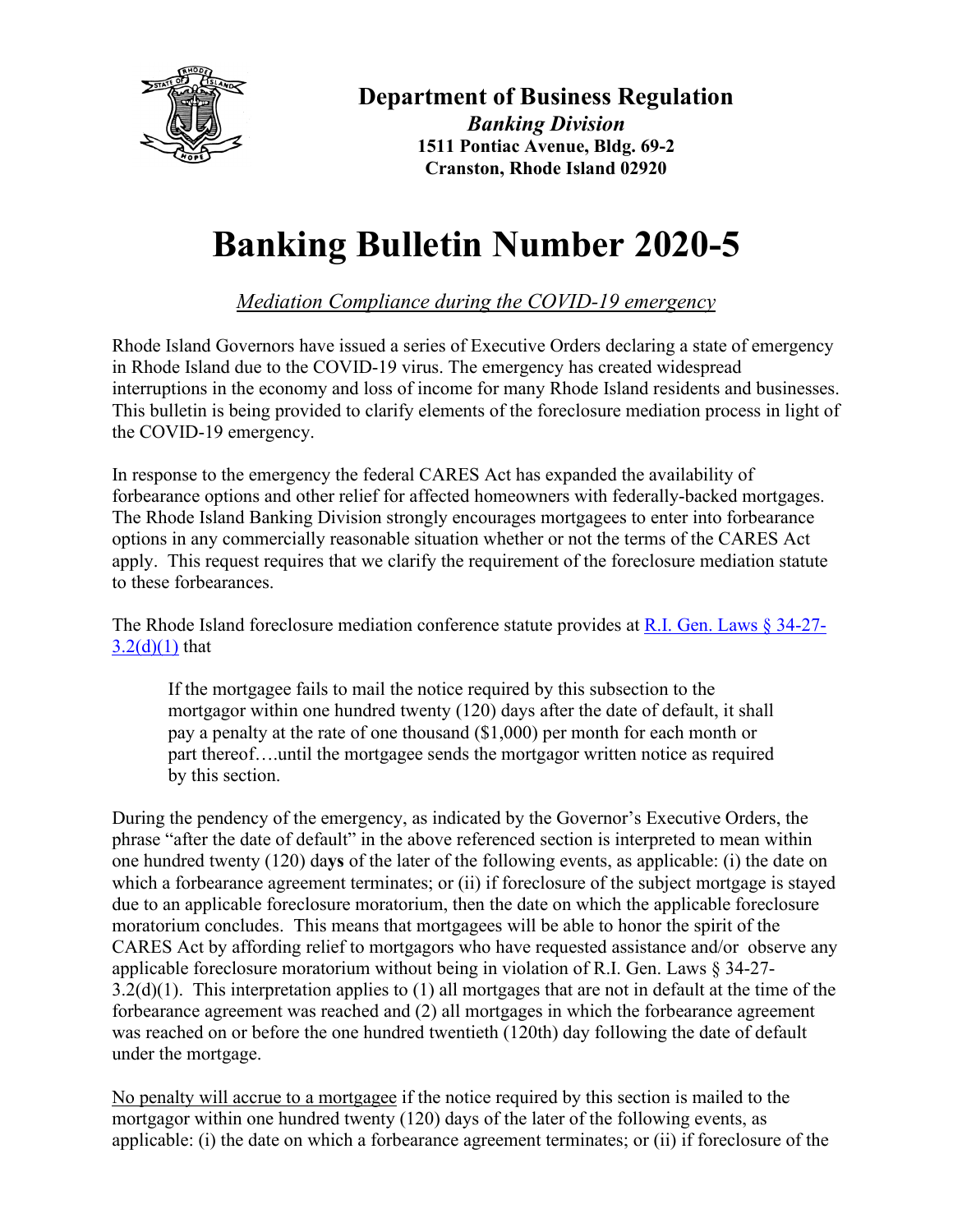subject mortgage is stayed due to an applicable foreclosure moratorium, then the date on which the applicable foreclosure moratorium concludes. The mortgagee shall provide the mediation coordinator with an Affidavit of Foreclosure Moratorium ( attached to this bulletin). The mediation coordinator may request documentation to evidence the terms of the forbearance agreement or the applicability of the moratorium to the covered mortgage loan. The Division of Banking will not arbitrate disputes between a mortgagee and the mediation coordinator.

If you have any questions regarding this bulletin or any other matters, please send an email to [dbr.bankinquiry@dbr.ri.gov.](mailto:dbr.insurance@dbr.ri.gov)

> Elizabeth Kelleher Dwyer Superintendent of Banking

Original issue date: April 15, 2020 Amended: May 4, 2021 Amended: August 20, 2021